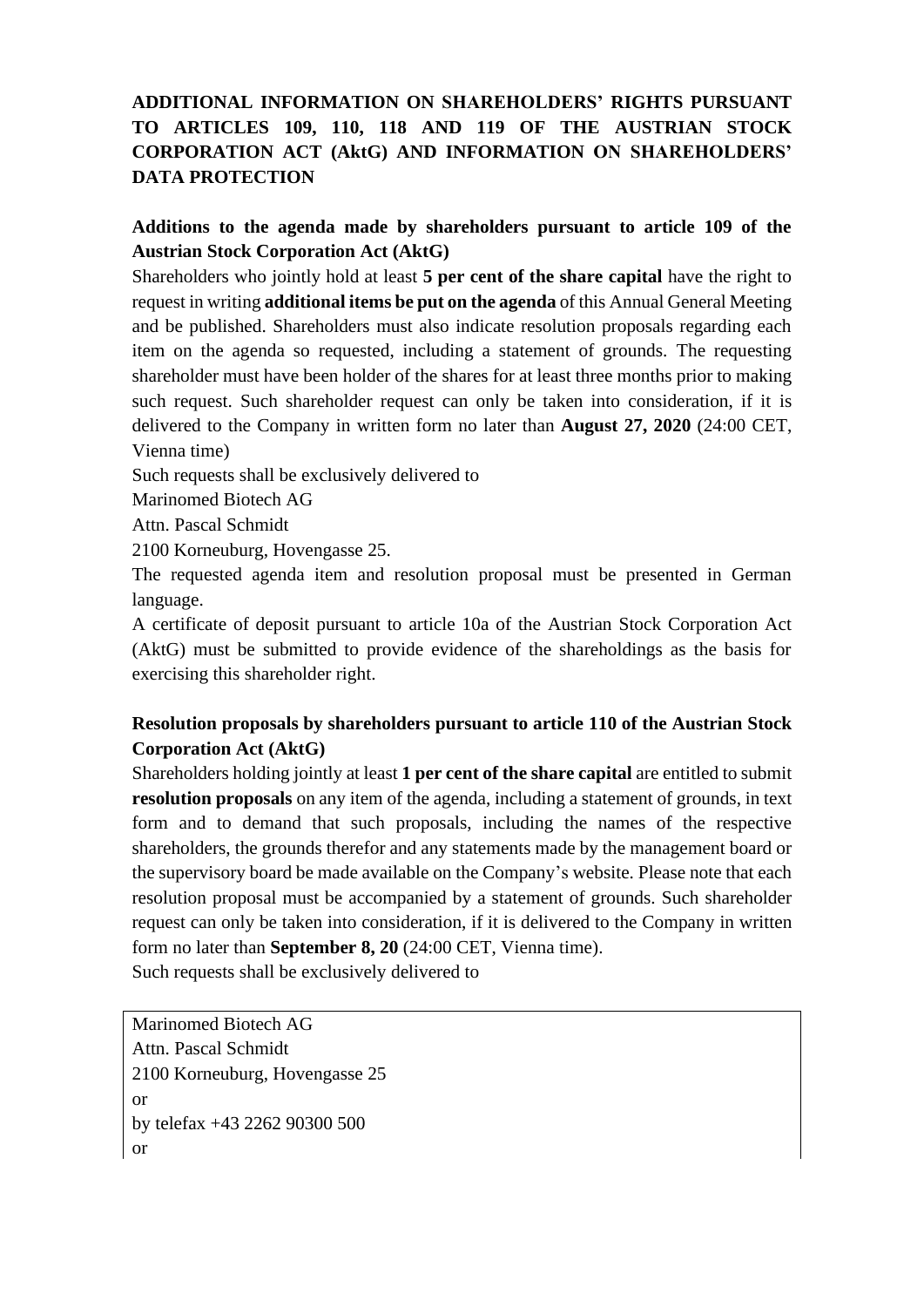by e-mail to ir@marinomed.com, such request to be attached to the e-mail in text form, e.g. as a pdf file,

Each resolution proposal must be presented in German language.

A certificate of deposit pursuant to article 10a of the Austrian Stock Corporation Act (AktG) must be submitted to provide evidence of the shareholdings as the basis for exercising this shareholder right.

# **Certificates of deposit pursuant to article 10a of the Austrian Stock Corporation Act (AktG)**

The certificate of deposit is to be issued by the relevant custodian bank with its headquarters in a member state of the European Economic Area or in a full member state of the OECD.

Pursuant to article 10a of the Austrian Stock Corporation Act (AktG), the certificate of deposit must include the following information:

- Information on the issuer: name/corporate name and address or any code that is customarily used among credit institutions (BIC),
- Information on the shareholder: name/corporate name, address, date of birth for natural persons, and, if applicable, register and register number for legal entities,
- Information on the shares: number of the shares held by the shareholder, ISIN ATMARINOMED6,
- Deposit number and/or other designation,
- Date to which the certificate of deposit refers.

The certificate of deposit shall be provided in German or English language. The certificate of deposit shall be delivered to the Company exclusively via one of the communication channels and addresses indicated below:

| (i)                                                                  | for submission of the certificate of deposit in text form as specified to be sufficient |
|----------------------------------------------------------------------|-----------------------------------------------------------------------------------------|
| pursuant to article 17 para. 2 of the Articles of Association        |                                                                                         |
| By telefax:                                                          | $+43$ (0)1 8900 500 - 79                                                                |
| By e-mail:                                                           | anmeldung.marinomed@hauptversammlung.at                                                 |
|                                                                      | (please attach certificate of deposit as pdf file)                                      |
| for submission of the certificate of deposit in written form<br>(ii) |                                                                                         |
| By post or                                                           | Marinomed Biotech AG                                                                    |
| courier:                                                             | c/o HV-Veranstaltungsservice GmbH                                                       |
|                                                                      | 8242 St. Lorenzen am Wechsel, Köppel 60                                                 |
| By SWIFT:                                                            | <b>GIBAATWGGMS</b>                                                                      |
|                                                                      | (message type MT598 or MT599, ISIN ATMARINOMED6 to be                                   |
|                                                                      | stated in the text)                                                                     |

The certificate of deposit as required to evidence the shareholder's shareholdings in connection with exercising shareholders' rights pursuant to article 109 of the Austrian Stock Corporation Act (AktG; additions to the agenda) and article 110 of the Austrian Stock Corporation Act (AktG; resolution proposals by shareholders) may not be older than seven days at the time of submission to the Company.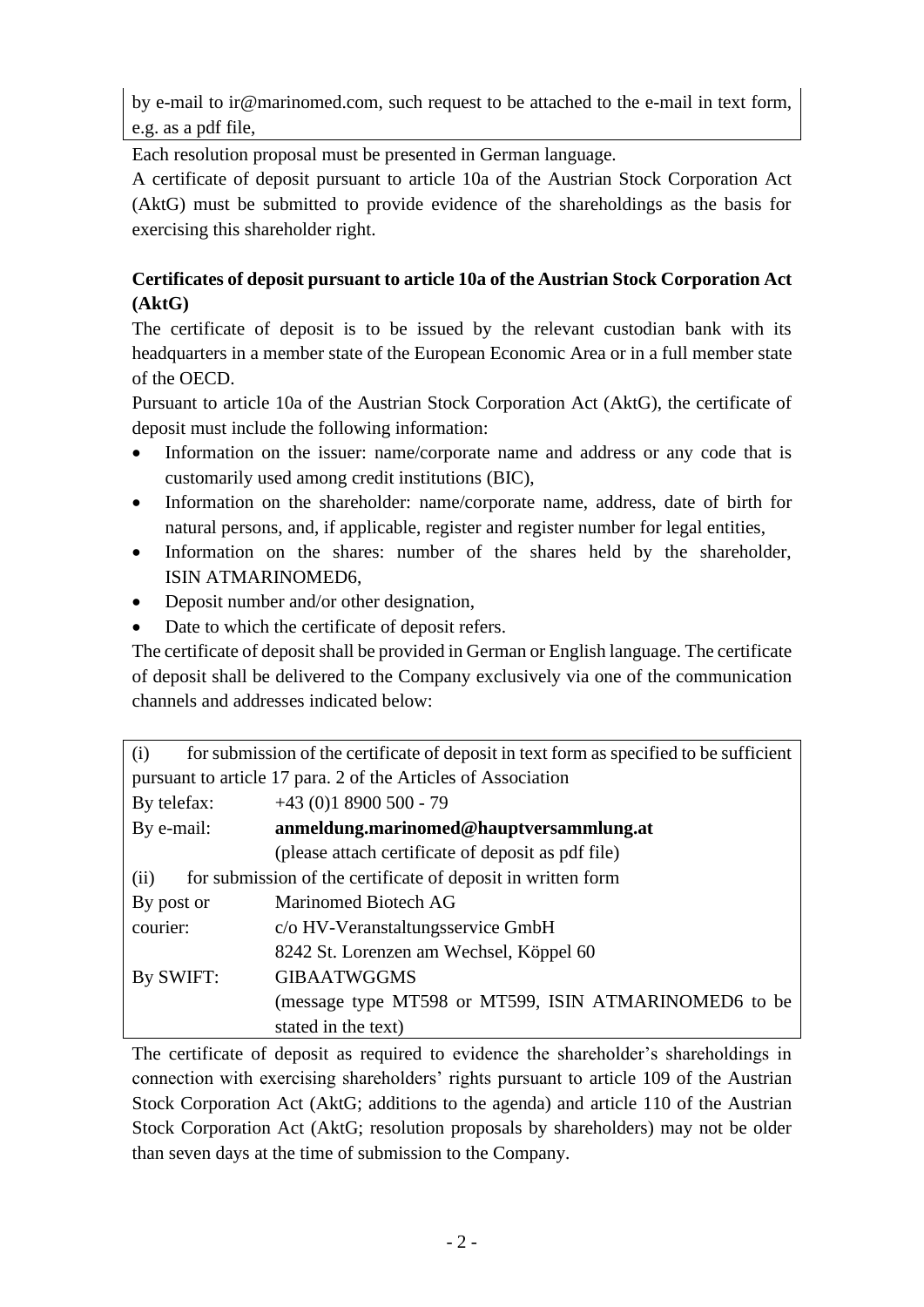The certificate of deposit as required to evidence the shareholder's shareholding in connection with exercising shareholders' rights pursuant to sec. 109 of the Austrian Stock Corporation Act (AktG; additions to the agenda) must confirm that the shareholders making such requests have held their shares for at least three months, without interruption, prior to making such requests.

For requests made by multiple shareholders who achieve the required minimum shareholding only when taken together, evidence of their shareholdings must refer to the same reference date.

### **Note on right to be informed pursuant to article 118 of the Austrian Stock Corporation Act (AktG)**

At the Annual General Meeting, each shareholder has the right to be informed about any matters pertaining to the Company if so requested, provided that such information is necessary for formulating a proper assessment regarding a particular agenda item. The right to be informed also extends to the Company's legal and business relationships with any associated company. If the consolidated financial statements and the Group management report are presented at the Annual General Meeting of a parent company (article 189a Z 6 in connection with article 244 of the Austrian Commercial Code (UGB)), the right to be informed also applies to the position of the Group and of any companies included in the consolidated financial statements.

The information provided must be in compliance with the principles of true and fair accountability. The information shall be made available during the Annual General Meeting.

The Company may refuse to supply such information

- 1. if according to sound business judgement, it could result in considerable disadvantage for the Company or one of its associated companies or
- 2. if providing such information would constitute a criminal offence.

Each shareholder taking part in the Annual General Meeting has the right to obtain information. Such right is granted to the shareholders themselves as well as their legal or authorized representatives.

For the sake of meeting efficiency, questions whose response may require more extensive preparation should be submitted in writing to the management board in a timely manner before the Annual General Meeting. Questions may be delivered to the Company by telefax to  $+43$  2262 90300 500, or by e-mail to [ir@marinomed.com.](mailto:ir@marinomed.com)

# **Information on the shareholder's right to file requests at the Annual General Meeting pursuant to article 119 of the Austrian Stock Corporation Act (AktG)**

Irrespective of their shareholdings in the Company, every shareholder has the right to make requests regarding each item on the agenda at the Annual General Meeting. Prerequisite for making use of this right is the evidence of the right to participate in the Annual General Meeting as stipulated in the invitation. The right to file requests is granted to the shareholders themselves as well as their legal or authorised representatives participating in the Annual General Meeting.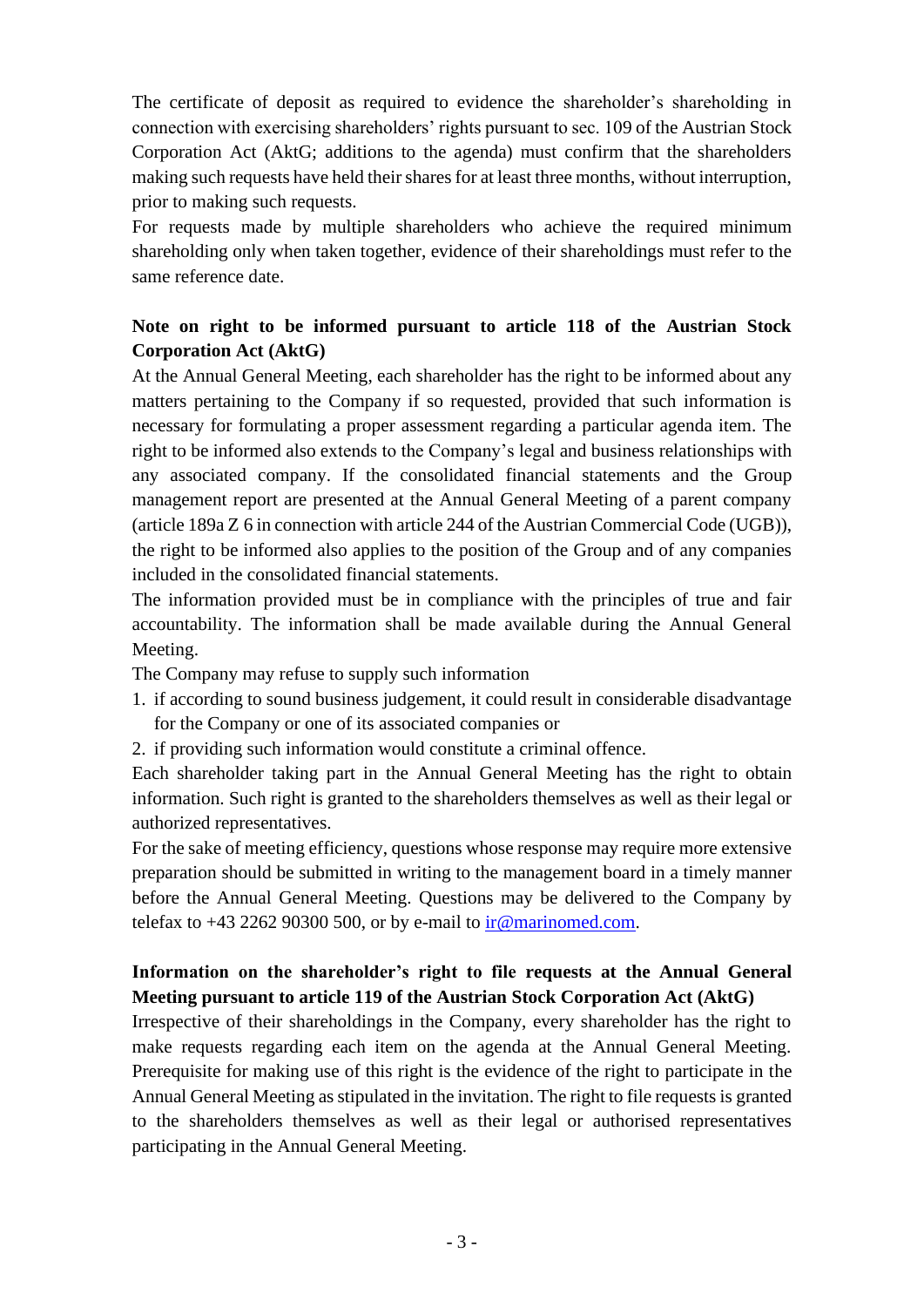#### **Information on the protection of shareholder data**

Marinomed Biotech AG processes **personal data** of its shareholders (including, but not limited to, those pursuant to article 10a para. 2 of the Austrian Stock Corporation Act (AktG), i.e. name, address, date of birth, securities deposit number, number of shares held by the shareholder, class of shares where applicable, voting card number and, where applicable, name and date of birth of the authorized person(s)) on the basis of the applicable data protection provisions, including, but not limited to, the **European General Data Protection Regulation** (GDPR) and the Austrian **Data Protection Act**, to enable the shareholders to exercise their rights at the Annual General Meeting.

The processing of personal data of shareholders is an unconditional requirement for the attendance of the shareholders and their representatives at the Annual General Meeting in accordance with the Austrian Stock Corporation Act (AktG). Consequently, **article 6 (1) c) of the GDPR** provides the legal basis for data processing.

The responsible body for the processing is Marinomed Biotech AG. Marinomed Biotech AG uses external **service providers**, such as notaries public, attorneys-at-law, banks and IT service providers for the purposes of organizing the Annual General Meeting. They will receive exclusively those personal data from Marinomed Biotech AG which are necessary to deliver the services for which they have been contracted, and they will process such data exclusively in accordance with the instructions of Marinomed Biotech AG. Marinomed Biotech AG has entered into **data privacy agreements** with these service providers to the extent required by law.

If a shareholder attends the Annual General Meeting, all shareholders present or their representatives, the members of the management board and of the supervisory board, the notary public and all other persons with a statutory right to attend are entitled to inspect the **list of participants**, required by law (article 117 of the Austrian Stock Corporation Act (AktG)), and are therefore also entitled to access the personal data listed therein (among others name, residence, shareholding). Furthermore, Marinomed Biotech AG is under legal obligation to submit personal shareholder data (including, but not limited to, the list of participants) to the **commercial register** as part of the notarized minutes (article 120 of the Austrian Stock Corporation Act (AktG)).

The shareholders' data are anonymized or deleted as soon as they are no longer necessary with regard to the purposes for which they were collected and/or processed, unless other statutory obligations require the continued storage of such data. **Duties of documentation and retention** result primarily from corporate law, stock companies law and acquisition law, as well as from the laws on taxes and duties and the anti-money-laundering regulations. Should shareholders assert legal claims against Marinomed Biotech AG or should Marinomed Biotech AG assert legal claims against shareholders, the storage of the personal data serves the purpose of **clarifying and enforcing such claims** on a caseby-case basis. In the context of legal proceedings before civil courts, this might result in the data being stored during the period of limitation, in addition to the duration of the legal proceedings until their legally binding termination.

At any time, each shareholder has the right of **information, rectification, restriction, revocation and extinction** regarding the processing of his/her personal data, as well as a **right to data portability** under chapter III of the GDPR. Shareholders may exercise these